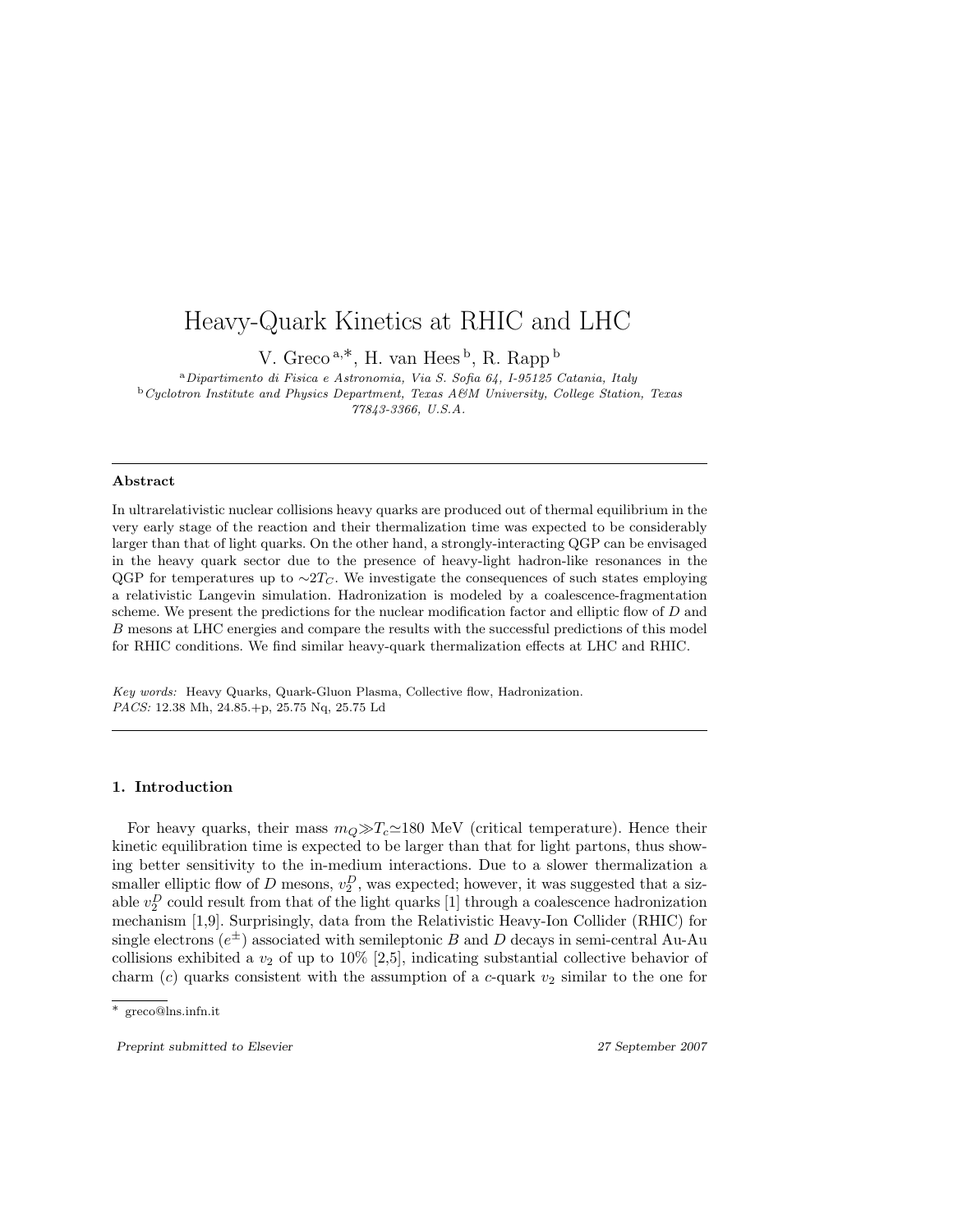

Fig. 1. (Color online) HQ  $p_T$  distributions at RHIC (left) and LHC (right). Circles are the initial distribution, the bands show the ones after interactions in the QGP. Dashed lines are the thermal distributions shown for comparison.

light quarks, apart from a  $p<sub>T</sub>$  shift due to radial-flow effects [1]. In addition, the nuclear suppression factor was found to be comparable to the pion one,  $R_{AA} \simeq 0.3$  [3,4]. Perturbative QCD (pQCD) calculations of radiative energy loss cannot explain these findings, even after inclusion of elastic scattering. Based on lattice QCD (lQCD) results which suggest resonance structures in the meson-correlation function at moderate temperatures, an effective model for heavy-light quark scattering via  $D$  and  $B$  resonances was suggested [6]. When implementing such a picture into a Langevin simulation the results for semileptonic  $e^{\pm}$  spectra [7] are in reasonable agreement with RHIC data [3-5].

# 2. Heavy-Quark Transport in a sQGP Fireball

We employ a Fokker-Planck approach to evaluate drag and diffusion coefficients for  $c$ and b quarks in the QGP based on elastic scattering with light quarks via  $D$ - and  $B$ -meson resonances with a width  $\Gamma$ =400-750 MeV (supplemented by perturbative interactions) [6]. Heavy-quark (HQ) kinetics in the QGP is treated as a relativistic Langevin process [7], and the medium is modeled by a spatially homogeneous elliptic thermal fireball which expands isentropically.

For RHIC the details of the fireball and the parameters used can be found in [7]; for LHC we extrapolate to  $dN_{ch}/dy \approx 1400$  for central  $\sqrt{s_{NN}}$ =5.5 TeV Pb-Pb collisions. The expansion parameters are adjusted to hydrodynamic simulations, resulting in a total lifetime of  $\tau_{\text{fb}} \simeq 6$  fm/c at the end of a hadron-gas QGP mixed phase and an inclusive light-quark elliptic flow of  $\langle v_2 \rangle = 7.5\%$ . The main change with respect to RHIC is the expectation of a new "phase" in which hadron-like resonances melt at higher temperature. In order to implement this "melting" of D- and B-mesons above  $T_{\text{diss}}=2 T_c \approx 360 \text{ MeV}$ , a "transition factor"  $(1 + \exp[(T - T_{\text{diss}})/\Delta])^{-1}$  ( $\Delta = 50$  MeV) has been introduced into the transport coefficients.

Initial HQ spectra are computed using PYTHIA with parameters as used by the ALICE Collaboration [10], and c and b quarks are hadronized into D and B mesons at  $T_c$  by coalescence with light quarks [1]; "left-over" heavy quarks are treated by  $\delta$ -function fragmentation.